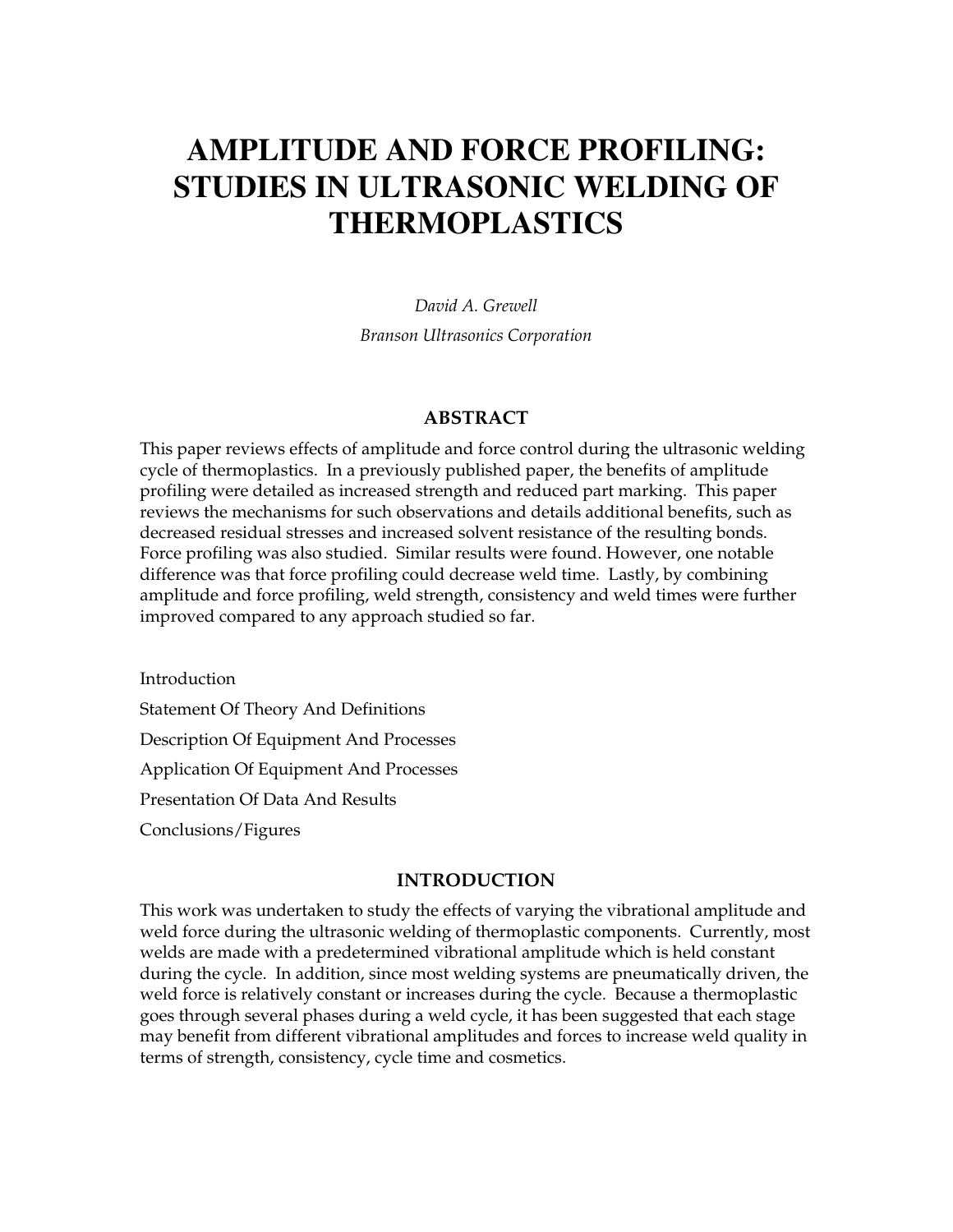# **STATEMENT OF THEORY AND DEFINITIONS**

Ultrasonic welding is one of the most common techniques for joining thermoplastic subassemblies, such as computer diskettes. Its primary advantages are its short cycle times and moderate capital costs. Typical manual cycle times are less than three to five seconds, resulting in production rates above 500 units per hour.

The technique works by applying relatively high stresses to the parts being joined to induce hysterisis heating at the bond line. Figure 1 shows a schematic of the process. After loading the parts and initiating the cycle, the ultrasonic tooling is moved towards the parts to be joined. The ultrasonic energy is activated when a particular distance or force has been reached by the tooling. The tooling applies an up and down motion at a frequency between 20 and 40 kHz to the upper part to be joined. The ultrasonic energy propagates through the upper part and is concentrated at the faying surfaces (surfaces to be joined) by means of an "energy director". The energy director is a molded-in stress concentrator that locally deforms under the actuator force and stress induced by the ultrasonic energy. The local deformation of the energy director initiates heating and melting from hysterisis losses of the plastics. While there are other types of joint designs for ultrasonic welding of thermoplastics, such as shear joints, this work focused on the energy director design. The average heating rate (Qavg) of the energy director is governed by the general equation:



Once melting occurs, the molten energy director flows across the faying surface forming a weld bead. The rate of flow is determined by a number of variables but is primarily effected by the temperature of the melt and the force applied to parts. The melt solidifies under pressure to form a fused joint after the sonics are discontinued.

An important component of Equation 1 is that the complex loss modulus is strongly temperature dependent. As the plastic approaches its glass transition or melt temperature, its ability to transform mechanical energy to thermal energy increases several fold as a result of the increased loss modulus of the plastic. Thus, once heating is initiated, the bond line temperature rises very rapidly, typically over  $1000^{\circ}C/S$ .

Equation 1 defines that heating is proportional to the square of the applied strain, which is proportional to the vibrational amplitude of the horn/tool face. Thus, bond line heating can be controlled by varying the amplitude. Thus, it is theorized that the amplitude is a critical variable in the squeeze flow rate of the plastic. At higher amplitudes, the average bond line heating rate is higher which inturns causes the temperature to rise to higher levels as defined in Equation 1. This results in the melt having a higher flow rate. High flow rates result in relatively strong molecular alignment and significant flash. Usually this alignment is orthogonal to the desired loading stress and can result in fractures initiated at discontinuities. In addition, flash is usually not desired because of cosmetic considerations.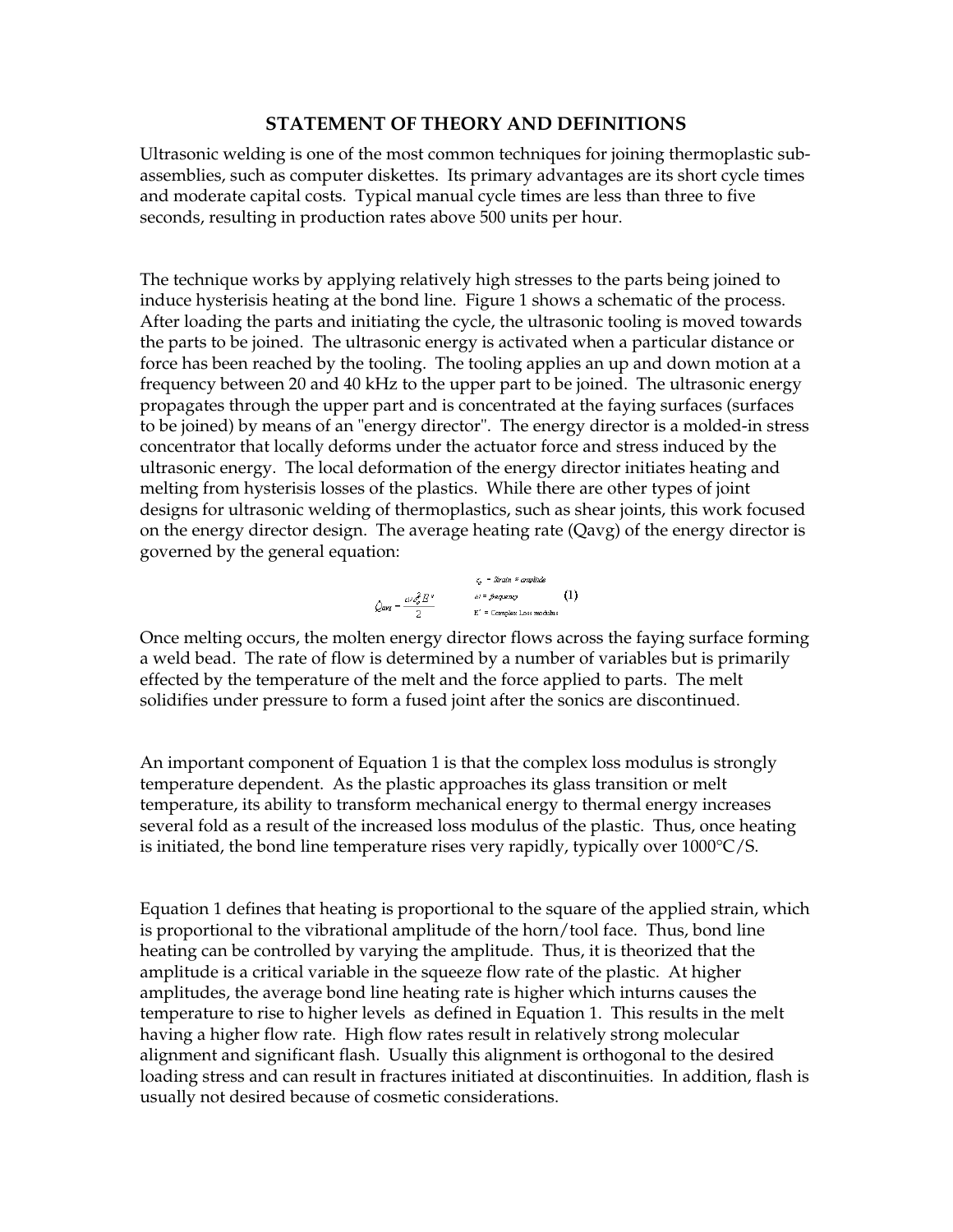While there are undesirable effects to high vibrational amplitudes, they are necessary to achieve proper melting at the bond line and fully weld along the faying surface. Insufficient amplitude can also result in nonuniform melt initiation and/or premature solidification of the melt.

Work described in this paper explored using controlled profile of vibrational amplitudeand force to achieve a more robust and repeatable bond in a minimal cycle time.

# **DESCRIPTION OF EQUIPMENT AND PROCESSES**

In the majority of this work, the proposed American Welding Society (AWS) sample, detailed in Figure 2, was used. In most experiments, the samples were tested in tension using a Tinius Olsen Tensile Tester 5000 (22,241 N Load Cell with a 50% range setting). The cross head speed was 0.003 mm/S. The highest load supported by the sample was recorded. Most samples failed in fracture; however, some yielded prior to fracture. The materials used in this study were ABS, Polycarbonate (PC) and Polyamide. The parent material strengths were 46.9, 64.5 and 76.2 MPa, respectively.

The amplitude and force was controlled by a specialized  $D/A$  plug-in board in an IBMbased PC. The D/A plug-in board allowed the amplitude and force to be varied at multiple levels. The actuator was a Branson 900 series AES actuator fitted with a proportional valve. The average force change rate was 9186 N/S. The power supply was a Branson 920MA.

# **APPLICATION OF EQUIPMENT AND PROCESSES**

In all welding trials, unless otherwise noted, the samples were welded with a cycle time that resulted in collapse or displacement of 0.48 mm.

There were three tasks in this study. Below is a summary of these tasks and the experiments conducted in each:

- 1. Determine mechanisms of increased weld strength by amplitude profiling by comparing the results of the following tests of welds made with and without amplitude profiling (PC only):
	- Measure residual stresses in bondline using GE solvent test;

• Measure molecular alignment of polymer chains within the bondline using FTIR microscopy; and

- Measure polymer degradation within bondline using GPC of the weld flash.
- 2. Determine benefits of force profiling with the following experiments (PC, ABS and Nylon):
	- Prepare welds with constant weld and hold forces between 220 and 1334 N (trigger force=weld force);
- Evaluate the effect of weld and hold force on weld strength and weld time; and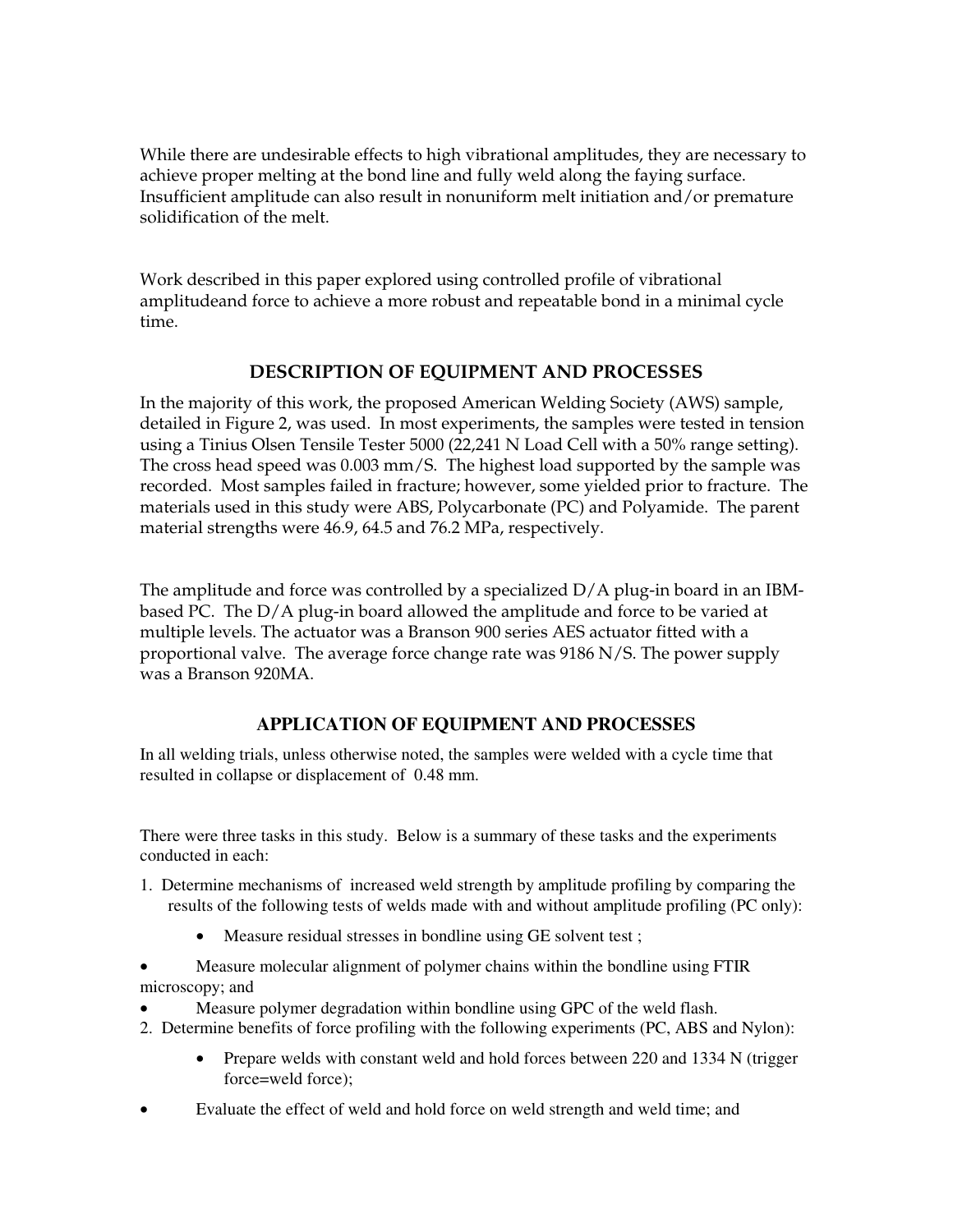Evaluate the effect of force profiling on weld strength and weld time and compare these results to welds made without force profiling.

- 3. Determine the benefits of combined amplitude and force profiling in the following experiments (PC, ABS):
	- Prepare welds with various constant weld and hold forces at various amplitudes (50 to 125  $\equiv$ mpp); and

• Prepare welds with varying force and amplitude profiles over the ranges detailed above; and

• Evaluate the effect of force and amplitude profiling on weld strength and weld time and compare these results to welds made without profiling.

# **PRESENTATION OF DATA AND RESULTS**

Table 1 contains the conditions used to weld the PC AWS samples that had the level of residual stresses measured. Table 1 also contains the results of these tests.

It is seen that there is a 34% decrease in residual stresses when amplitude profiling is used. The average weld strength for welds made without profiling is 27.3±9.9 MPa and with profiling the average strength is  $45.0\pm8.1$  MPa, a  $64\%$  increase (Sample Size  $\{n\}$ =30). Thus it may be theorized the increase weld strength is only partially due to the decrease in residual stresses.

Figure 3 shows the results of the FTIR microscopy of welds made with and without profiling. The Y axis indicates the orientation function. A value of 1 indicates that all the chains are perfectly aligned in the direction of weld (parallel to the weld surfaces). A value of -0.5 indicates that all the polymer chains are perpendicular to the weld direction. If a weld is loaded in pure tension, this would provide the maximum strength, since the load would be carried by primary bonds. The weld line distance value (X-axis) indicates the distance from the weld-center-line where the measurement was taken. As can be seen in Figure 3. most of the chains are randomly orientated (indicated by an orientation function=0). However, in the weld made without amplitude profiling, the chains are slightly more orientated in the direction of the squeeze flow, which results in a weaker structure when loaded in tensile. It is interesting to note that the orientation is not symmetrical about the weld-center-line, especially for the weld made without amplitude profiling. There appears to be slightly more orientation in the direction of weld (flow) on the energy director side of the weld.

The last study measured the molecular weight of the weld flash to determine why welds made with amplitude profiling are stronger than welds made without amplitude profiling. It was assumed that any polymer degradation in the bondline material would be proportional to degradation of the flash. Table 2 summarizes the results.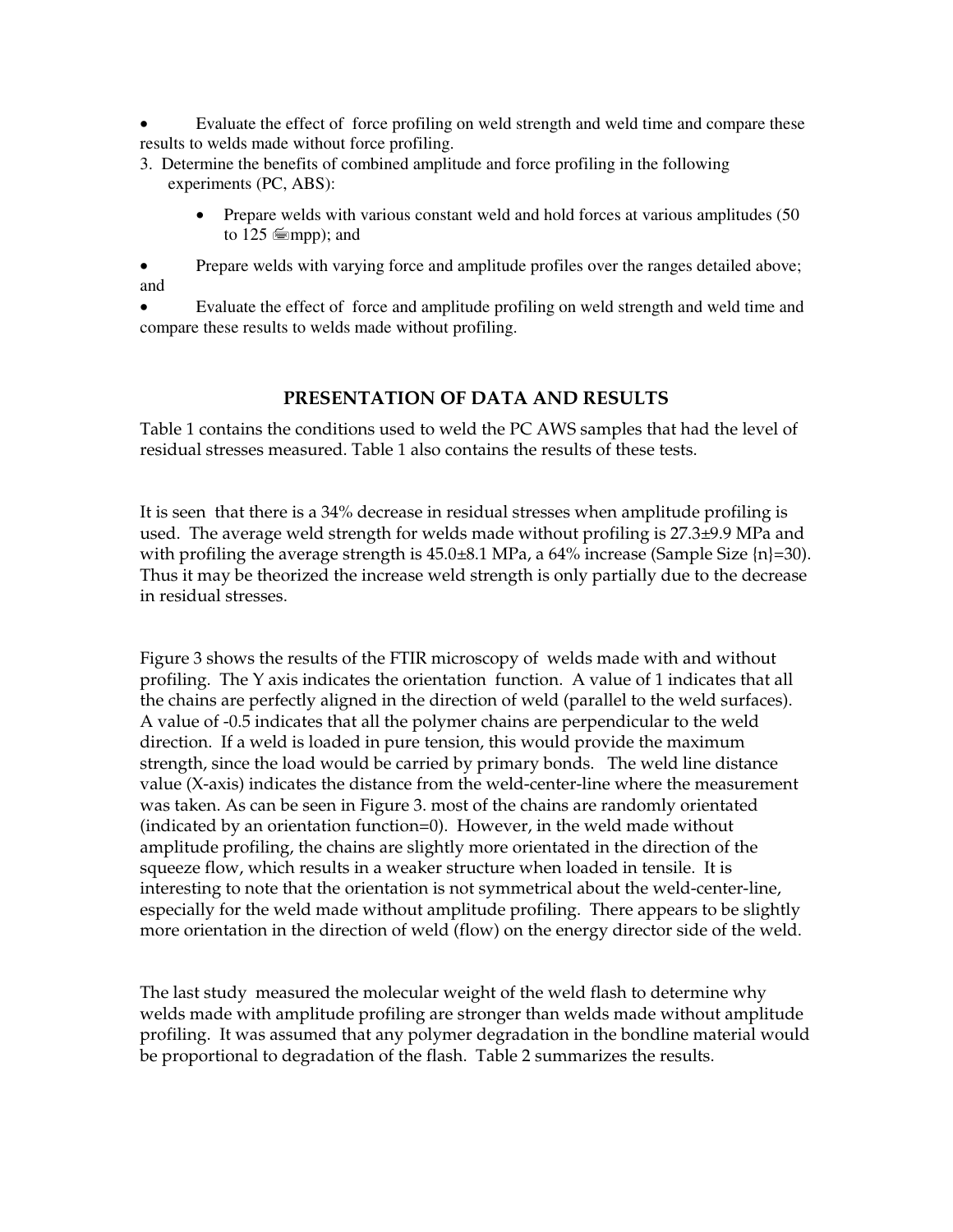It is seen that compared to the as molded material (un-welded sample), there is no measurable loss of molecular weight in any of the samples. In fact, there appears to be a slight increase which is indicative of further polymerization or cross-linking. Because the chemistry of PC would not suggest that cross-linking would occur, it is believed that indicated increase in M.W. is strictly an artifact of the measuring technique which has an accuracy of  $1000 \text{ g/mole}$ . Thus, there is no evidence that amplitude profiling aids in reducing polymer degradation.

## **Results of determining benefits of force profiling**

The first experiments evaluated the effect of weld force (no force profiling) on weld strength and weld time. Table 3 contains a summary of the welding conditions used in these experiments.

Figure 4 shows the relationship of weld strength and weld/hold force for the materials studied. It is important to note that all samples were welded with the same amount of collapse (0.48 mm). It is seen that weld strength is generally inversely proportional to weld force. This is consistent with other studies and other welding processes that detailthat high weld force promotes strong molecular alignment and results in weaker welds. At the lower weld forces (<455 N) this relationship does not hold true due to sample warpage.

Figure 5 shows the required weld time to achieve the same amount of collapse for the different weld forces. As expected, the weld time is inversely proportional to weld/hold force. Thus, from a manufacturing perspective, higher weld forces will result in the highest production rates, but with less quality/strength parts. However, by varying the force during the weld cycle it was found that both short cycle times and strong welds could be achieved simultaneously. This is seen in Figure 6. Force profiling resulted in maximized weld strengths while the weld times (noted besides the relevant bar graph) were decreased by 43% and 28% for PC and Polyamide respectively. The welding conditions are summarized in Table 4. In PC the weld strength is not increased as expected since the final weld force is low and allows the polymer chains to solidify in a relaxed state. However, with Polyamide there is a significant increase in strength, from 24 to 41 MPa, a 71% increase. Micrographs of the weld zone revealed that the increase is due to an increase in weld area resulting from the energy director being driven in the bottom part during the high force stage of the welding cycle. This can be seen in Figure 7, a cross-sectional micrograph of welds made with and without force profiling, respectively. It is seen that within the weld made with force profiling, the energy director is enbedded into the lower sample.

## **Results of determining benefits of combined amplitude and force profiling**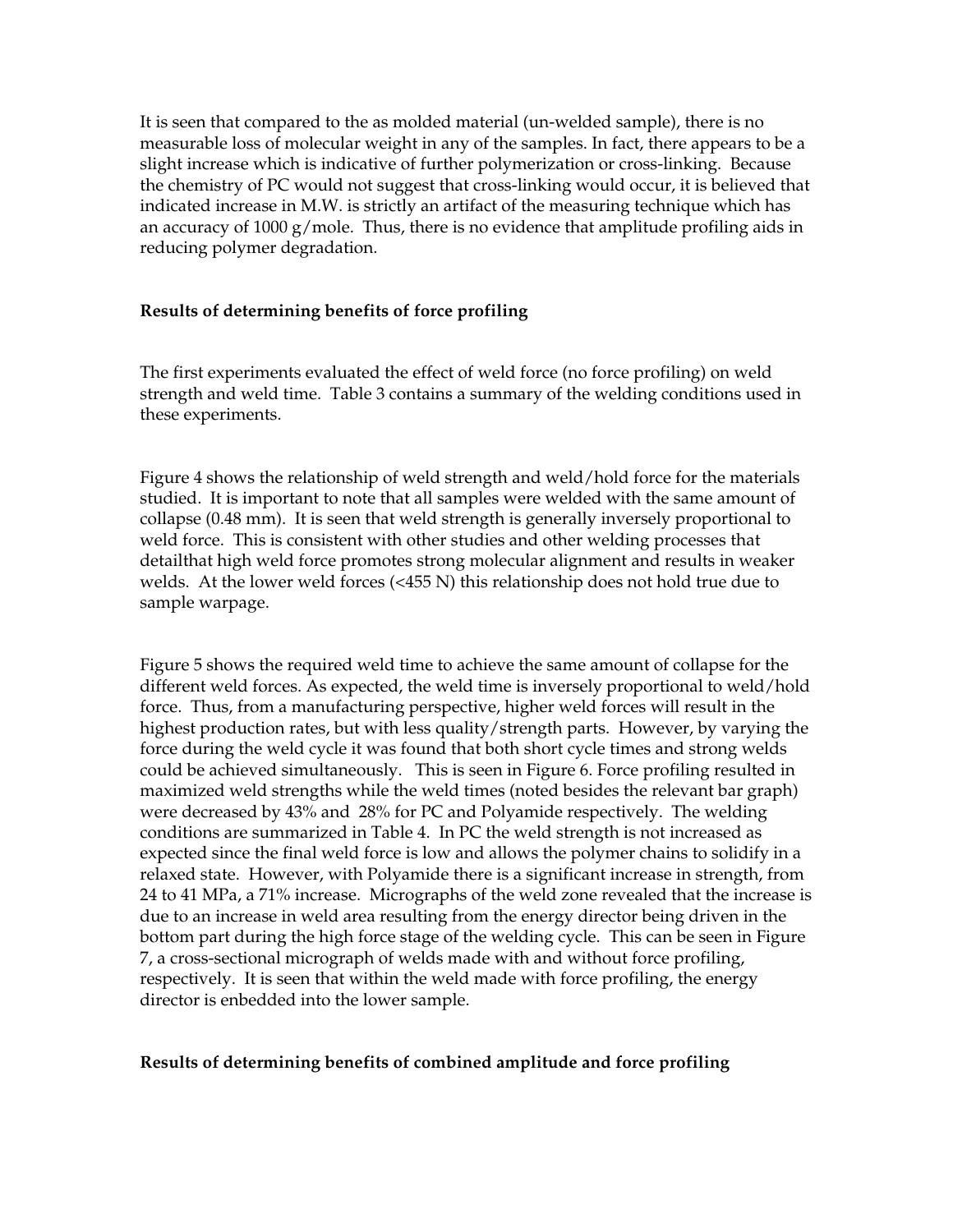Based on the results of the previous experiments, welds were made where the amplitude and force were both profiled. Figure 8 show the result from the PC and ABS samples. It is seen that benefits from both amplitude and force profiling can be seen compared to welds made without any profiling; increased strength and decreased weld time (again noted besides the relevant bar graph). The increased strength comes from the reduced molecular alignment, as previously detailed. The reduced cycle time is a result of using high weld forces to initiate the weld. Thus, in summary, a relatively high amplitude and force is used to start the weld quickly and a relatively low amplitude and force is used complete the weld with minimal molecular alignment. Figure 9 shows a typical cycle graph for welds made with amplitude and force profiling.

# **CONCLUSIONS**

The Conclusions/Figures from this study are:

- 1) Amplitude profiling promotes stronger welds due to reduced residual stresses and increased molecular randomness.
- 2) Amplitude profiling does not reduce polymer degradation.
- 3) Force profiling can reduce cycle times by 28 to 43%.
- 4) Force profiling can increase weld strength with relatively low modulus materials, such as nylon.
- 5) The combination of amplitude and force profiling can increase weld strength and decrease cycle times.

#### **FIGURES**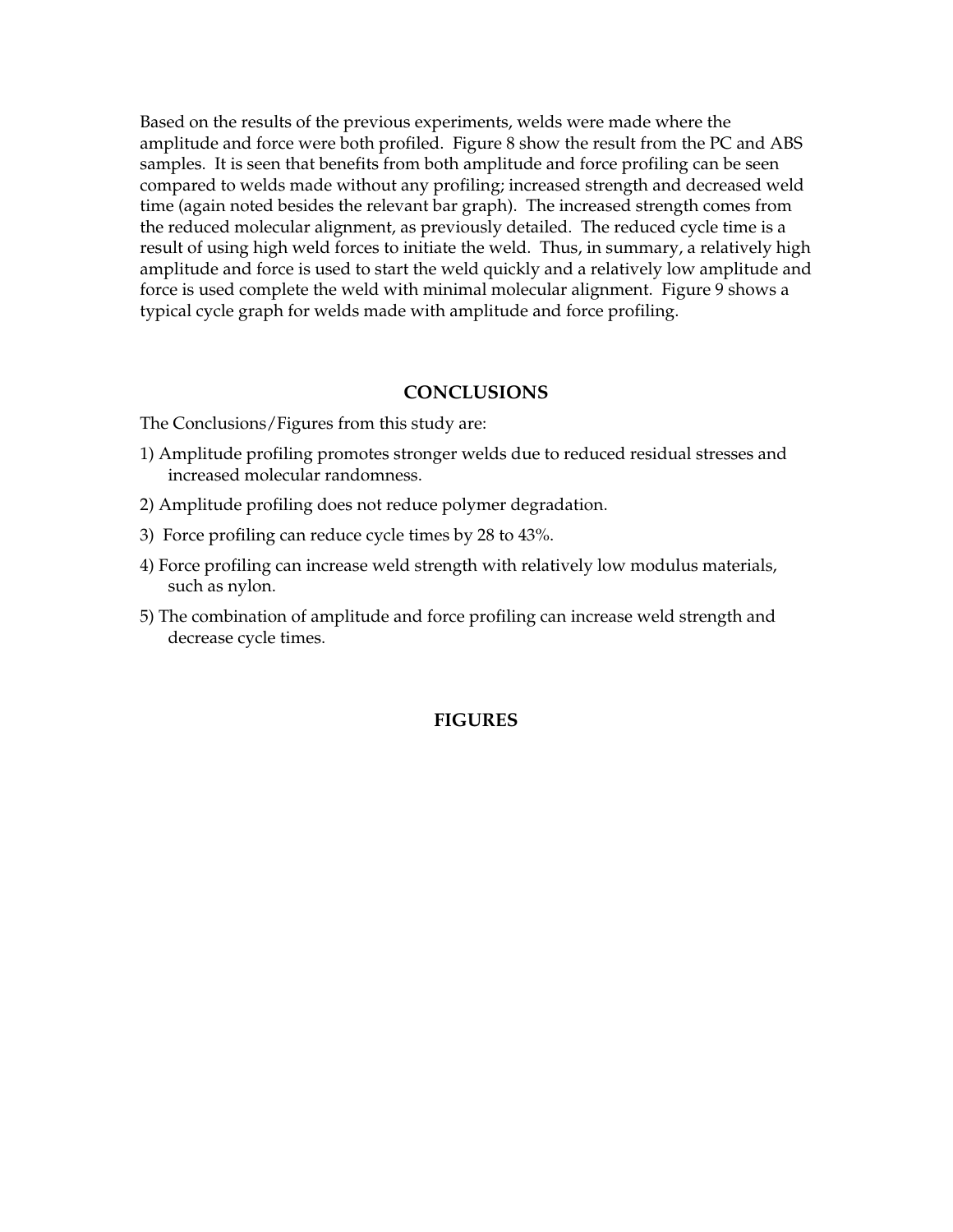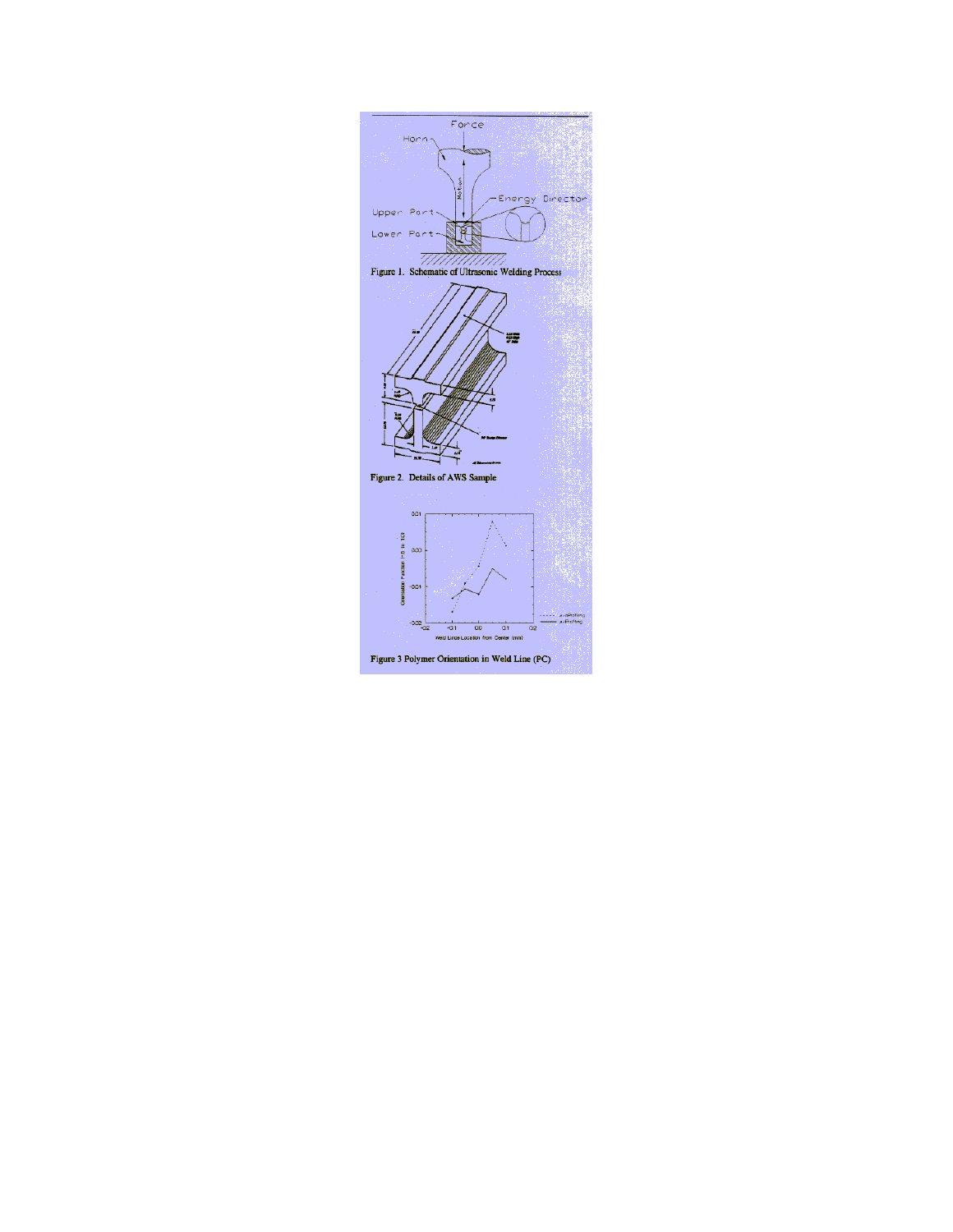